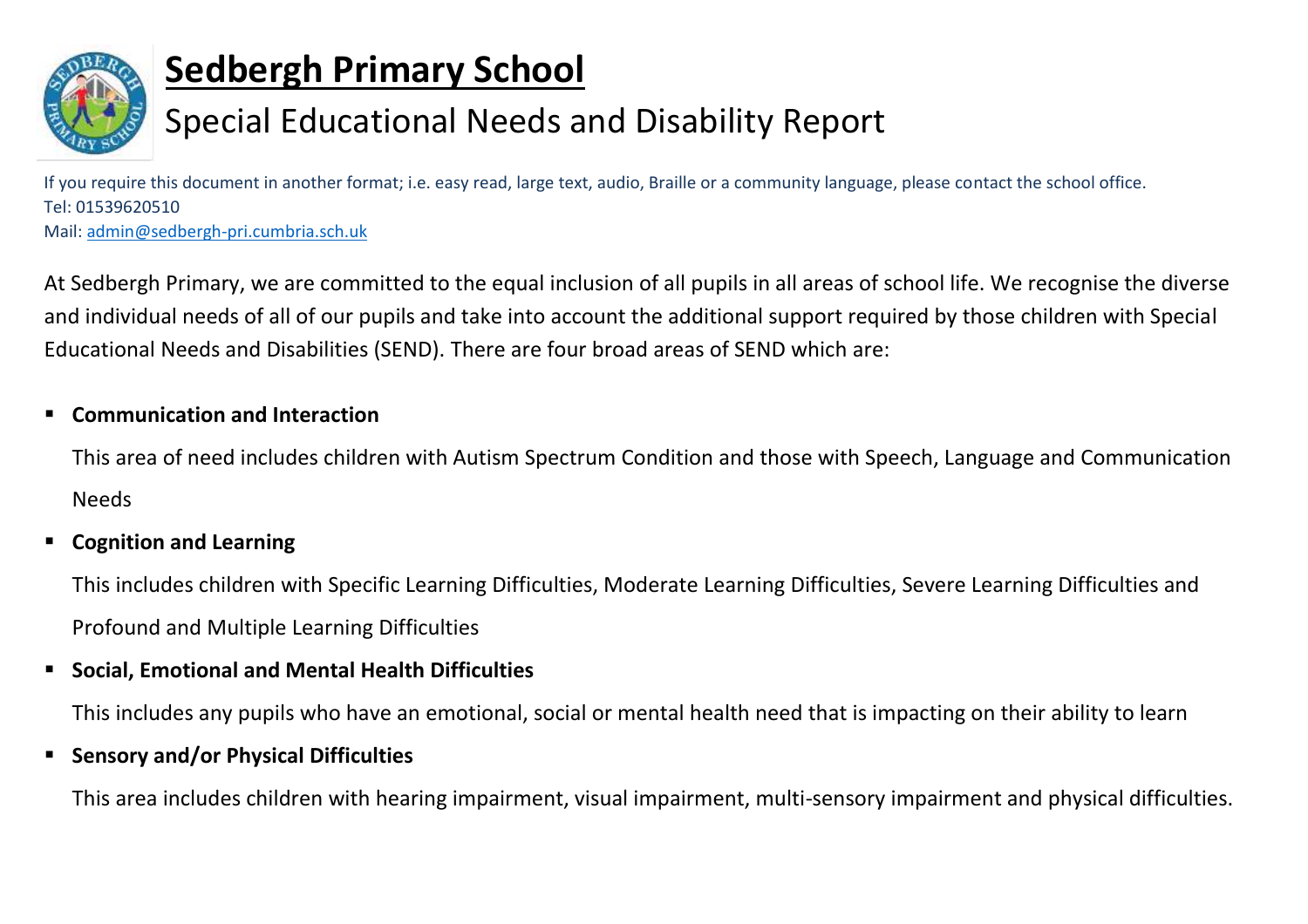

# **Sedbergh Primary School** - **SEND Information Report**

|                                                                                                     | <b>Communication</b>                                                                                                                                                                                                                                                                                                                                                                                                                  | <b>Cognition and</b>                                                                                                                                                                                                                                                                                                                                                                                                     | Social, mental and                                                                                                                                                                                                                                                                                                                                                                                                | Sensory and/or                                                                                                                                                                                                                                                                                                                                                                                                       |
|-----------------------------------------------------------------------------------------------------|---------------------------------------------------------------------------------------------------------------------------------------------------------------------------------------------------------------------------------------------------------------------------------------------------------------------------------------------------------------------------------------------------------------------------------------|--------------------------------------------------------------------------------------------------------------------------------------------------------------------------------------------------------------------------------------------------------------------------------------------------------------------------------------------------------------------------------------------------------------------------|-------------------------------------------------------------------------------------------------------------------------------------------------------------------------------------------------------------------------------------------------------------------------------------------------------------------------------------------------------------------------------------------------------------------|----------------------------------------------------------------------------------------------------------------------------------------------------------------------------------------------------------------------------------------------------------------------------------------------------------------------------------------------------------------------------------------------------------------------|
| Sedbergh                                                                                            | and<br><b>Interaction</b>                                                                                                                                                                                                                                                                                                                                                                                                             | <b>Learning</b>                                                                                                                                                                                                                                                                                                                                                                                                          | emotional health                                                                                                                                                                                                                                                                                                                                                                                                  | physical                                                                                                                                                                                                                                                                                                                                                                                                             |
| <b>How does Sedbergh</b><br><b>Primary School</b><br>know if my child<br>needs extra help?          | $\bullet$<br><b>Quality First</b><br>Teaching<br>Strategies in<br>place and<br>adjustments<br>made to meet<br>the needs of<br>ALL children.<br>Not making<br>$\bullet$<br>expected<br>progress in<br><b>EYFS</b><br><b>Assessments</b><br>or expected<br>progress<br>according to<br>age related<br>expectations<br>as identified in<br>pupil progress<br>meetings.<br>$\bullet$<br>Speech and<br>Language<br>possible<br>involvement | $\bullet$<br><b>Quality First</b><br><b>Teaching Strategies</b><br>in place and<br>adjustments made<br>to meet the needs<br>of ALL children.<br>Not making<br>$\bullet$<br>expected progress in<br><b>EYFS Assessments.</b><br>Not making<br>$\bullet$<br>expected<br>attainment in<br>Phonics Test (end of<br>Yr.1)<br>$\bullet$<br>Not making<br>expected progress in<br>any year group<br>based on tracking<br>files. | $\bullet$<br><b>Quality First</b><br><b>Teaching Strategies</b><br>in place and<br>adjustments made<br>to meet the needs<br>of ALL children.<br>Finds it difficult to<br>$\bullet$<br>adhere to Behaviour<br>Policy that is in<br>place.<br>Action for Inclusion<br>$\bullet$<br>meetings held<br>between LA/School<br><b>SENCo and EYFS</b><br>Leaders<br>$\bullet$<br>Conversations with<br>parents and carers. | $\bullet$<br><b>Quality First</b><br><b>Teaching Strategies</b><br>in place and<br>adjustments made to<br>meet the needs of<br>ALL children.<br>Outside agency<br>$\bullet$<br>involvement<br>Close liaison with<br>$\bullet$<br>EYFS/Nursery to<br>ensure needs of child<br>are met                                                                                                                                 |
| What should I do if<br>I think my child<br>may have a special<br>educational need or<br>disability? | $\bullet$<br>Discuss my concerns with Class Teacher<br>$\bullet$<br>Discuss my concerns with the SENDCo - Mrs Betty Stephenson<br>$\bullet$<br>Ensure all referrals are in place e.g. Community Paediatrician, Speech and Language, Early Years<br>Specialist Team etc.<br>$\bullet$<br>Ensure that my views and perspectives are taken into account                                                                                  |                                                                                                                                                                                                                                                                                                                                                                                                                          |                                                                                                                                                                                                                                                                                                                                                                                                                   |                                                                                                                                                                                                                                                                                                                                                                                                                      |
| <b>How will I know</b><br>how Sedbergh<br><b>Primary School</b><br>supports my child?               | I will be<br>$\bullet$<br>contacted by<br>the Class<br>Teacher if<br>there are any<br>concerns<br>about my<br>child.<br>$\bullet$<br><b>Assessments</b><br>will be carried<br>out.<br>External<br>$\bullet$<br>agency<br>support may<br>be sought<br>e.g.: SEND<br>Team, Speech<br>and Language,<br>Educational<br>Psychologist.                                                                                                      | $\bullet$<br>I will be contacted<br>by the Class Teacher<br>and be informed<br>that my child is<br>receiving additional<br>support to ensure<br>expected progress is<br>made.<br>I will be kept up to<br>$\bullet$<br>date with the impact<br>of these<br>interventions.<br>I will be informed<br>$\bullet$<br>about my child's<br>progress through<br>parents' evenings<br>and school reports.                          | $\bullet$<br>I will be contacted<br>by the class teacher<br>if concerns regarding<br>social, emotional,<br>behavioural<br>difficulties are<br>raised.<br>$\bullet$<br>A personalised<br>Action Plan will be<br>put in place if<br>necessary.<br>$\bullet$<br>Further specialist<br>help may be sought<br>e.g.: CAMHS<br>Behaviour Team.                                                                           | I will be contacted by<br>$\bullet$<br>the Class Teacher if<br>concerns regarding<br>my child's physical or<br>sensory difficulties<br>are identified.<br>I will ensure I am<br>clear about what the<br>school are putting in<br>place to support my<br>child's needs.<br>External agency<br>$\bullet$<br>support may be<br>sought e.g.: Schools<br>paediatrician,<br>Occupational<br>Therapist,<br>Physiotherapist. |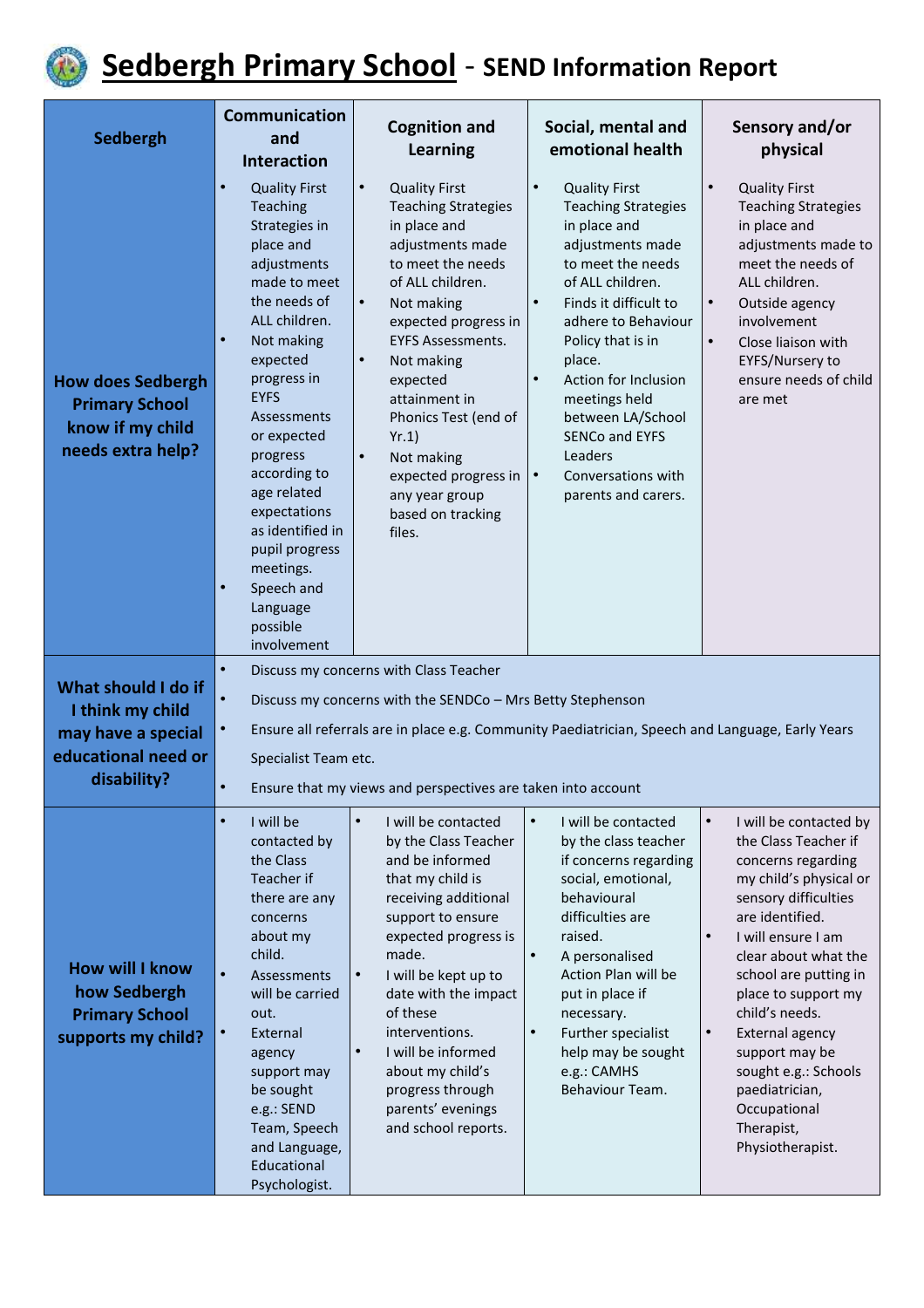| Sedbergh                                                                                                    | <b>Communication and</b><br><b>Interaction</b>                                                                                                                                                                                                                                                                                                                                                        | <b>Cognition and</b><br>Learning                                                                                                                                                                                                                                                                                                                                                                                                                                                                                                                                                   | Social, mental and<br>emotional health                                                                                                                                                                                                                                                                                                                                                                                                                                               | Sensory and/or<br>physical                                                                                                                                                                                                                                                                                                                                                                                                      |
|-------------------------------------------------------------------------------------------------------------|-------------------------------------------------------------------------------------------------------------------------------------------------------------------------------------------------------------------------------------------------------------------------------------------------------------------------------------------------------------------------------------------------------|------------------------------------------------------------------------------------------------------------------------------------------------------------------------------------------------------------------------------------------------------------------------------------------------------------------------------------------------------------------------------------------------------------------------------------------------------------------------------------------------------------------------------------------------------------------------------------|--------------------------------------------------------------------------------------------------------------------------------------------------------------------------------------------------------------------------------------------------------------------------------------------------------------------------------------------------------------------------------------------------------------------------------------------------------------------------------------|---------------------------------------------------------------------------------------------------------------------------------------------------------------------------------------------------------------------------------------------------------------------------------------------------------------------------------------------------------------------------------------------------------------------------------|
| How will the<br>curriculum be<br>matched to my<br>child's needs?                                            | Personalised strategies<br>based on your child's<br>needs will be used to<br>help your child learn to<br>their level. This could<br>include:<br>Flexible teaching<br>$\bullet$<br>arrangements.<br>$\bullet$<br>Structured school<br>and classroom<br>routines.<br>$\bullet$<br>Differentiated<br>curriculum delivery<br>e.g.: Simplified<br>language, minimal<br>use of language,<br>visual prompts. | Personalised strategies<br>based on your child's<br>needs will be used to<br>help your child learn to<br>their level. This could<br>include:<br>Differentiated<br>$\bullet$<br>curriculum planning<br>and work.<br>$\bullet$<br>Differentiated<br>delivery e.g.:<br>simplified language,<br>slower lesson pace,<br>pre-teaching.<br>$\bullet$<br>Differentiated<br>outcomes e.g.:<br>cartoon strip, use of<br>ICT.<br>Increased visual aids.<br>$\bullet$<br>Visual timetables.<br>$\bullet$<br>Illustrated<br>$\bullet$<br>dictionaries.<br>$\bullet$<br>Use of writing<br>frames | Personalised strategies<br>based on your child's<br>needs will be used to<br>help your child learn to<br>their level. This could<br>include:<br>$\bullet$<br>Whole school / class<br>behaviour policy<br>with graduated<br>approach.<br>$\bullet$<br>Whole school / class<br>reward systems.<br>$\bullet$<br>Whole school/class<br>rules/expectations.<br>$\bullet$<br>Reward time.<br>$\bullet$<br>Individualised<br>interventions.<br>Provision of time to<br>$\bullet$<br>listen. | Personalised strategies<br>based on your child's<br>needs will be used to<br>help your child learn to<br>their level. This could<br>include:<br>Flexible teaching<br>$\bullet$<br>arrangements eg<br>seating, pupil able to<br>physically access<br>lesson and move<br>freely.<br>$\bullet$<br>Teacher aware of<br>implications of<br>sensory and physical<br>impairment e.g.:, not<br>covering mouth up<br>to hearing impaired |
| <b>How will I</b><br>know how my<br>child is doing?                                                         | For every child there will be at least a Parent's Evening twice a year, a midyear progress summary report and<br>an end of Academic Year School Report in the Summer Term.<br>Parents will receive notification of 'additional' interventions that are being put in place.<br>Parents can also make appointments to see key staff at any time.                                                        |                                                                                                                                                                                                                                                                                                                                                                                                                                                                                                                                                                                    |                                                                                                                                                                                                                                                                                                                                                                                                                                                                                      |                                                                                                                                                                                                                                                                                                                                                                                                                                 |
| How will you<br>help me to<br>support my<br>child's<br>learning?                                            | together to meet the needs of your child.<br>supporting learning at home.                                                                                                                                                                                                                                                                                                                             |                                                                                                                                                                                                                                                                                                                                                                                                                                                                                                                                                                                    | Annual/Interim Reviews will be held for those children with an EHCP or statement.<br>At Parents Evening teachers will share targets and suggest ways in which we can collaboratively work<br>Appropriately challenging homework will be set and teachers may also discuss strategies with parents for<br>We also share behaviour and communication strategies with parents where appropriate.                                                                                        |                                                                                                                                                                                                                                                                                                                                                                                                                                 |
| What support<br>will there be<br>for my child's<br>overall well-<br>being?                                  | The school is fully inclusive and key staff provide high levels of pastoral support and care for all pupils.<br>Personalised reward systems/incentives will be put in place if deemed appropriate to your child's needs.                                                                                                                                                                              |                                                                                                                                                                                                                                                                                                                                                                                                                                                                                                                                                                                    |                                                                                                                                                                                                                                                                                                                                                                                                                                                                                      |                                                                                                                                                                                                                                                                                                                                                                                                                                 |
| <b>What</b><br>specialist<br>services and<br>expertise are<br>available at or<br>accessed by<br>the school? | The specialist advice of a<br>Speech and Language<br>Therapist who works<br>with children receiving<br>an EHCP/statement.<br>The expert knowledge<br>and advice of the SEND<br>Team                                                                                                                                                                                                                   | The SENCO is able to<br>advise staff on strategies<br>and to carry out more<br>detailed assessments<br>where children are not<br>making expected<br>progress.<br>TA's are trained in<br>interventions.                                                                                                                                                                                                                                                                                                                                                                             | The school work closely<br>with outside agencies,<br>sometimes via the TAF<br>process to support<br>children and families.                                                                                                                                                                                                                                                                                                                                                           | The school has a good<br>working relationship with<br>multi-agencies, e.g.<br>Occupational therapists,<br>autism team, educational<br>psychologists.<br>The school liaises closely<br>with the SEND Team.                                                                                                                                                                                                                       |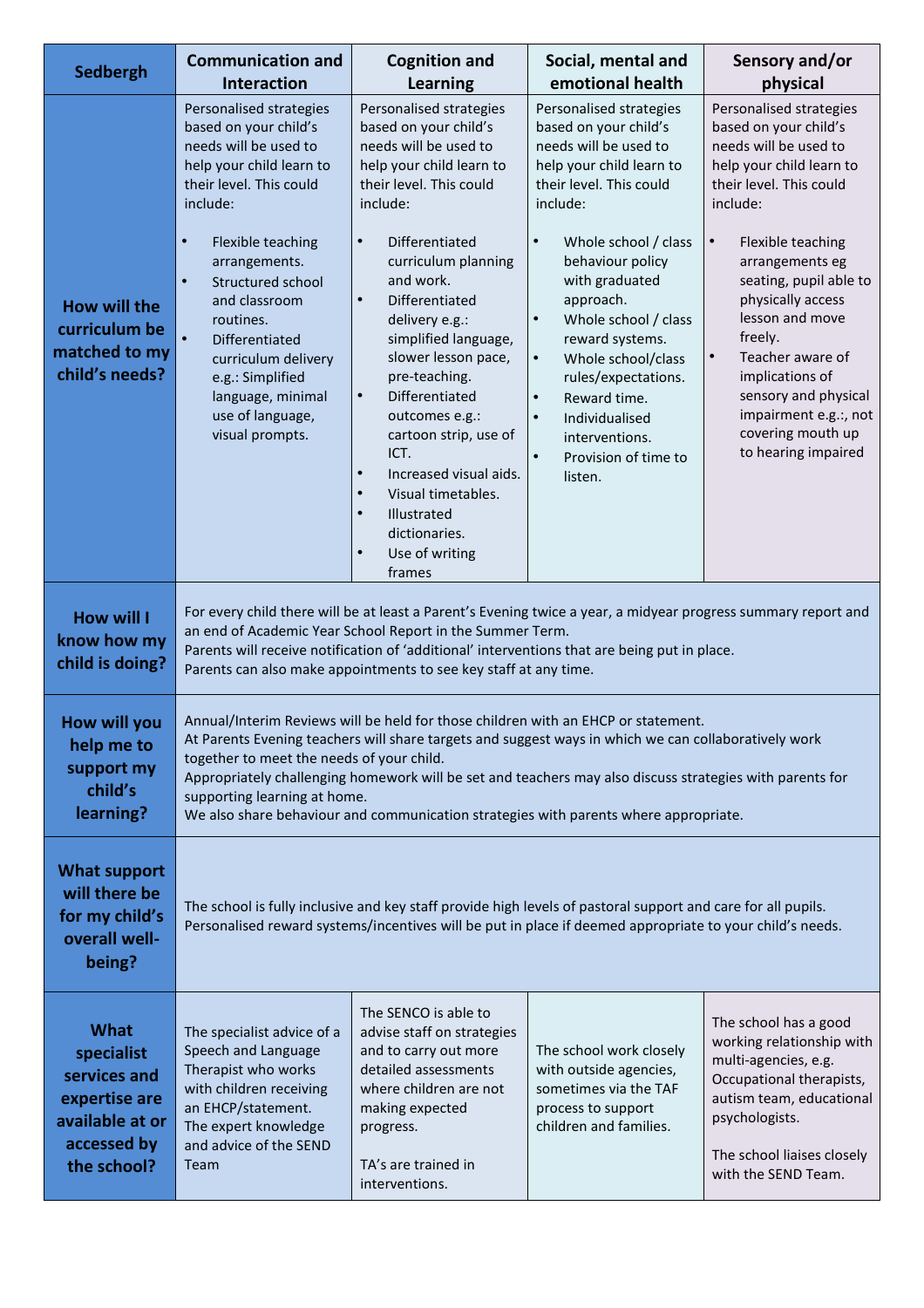| What training are the staff<br>supporting children and<br>young people with<br><b>SEND had or are having?</b>       | All teaching staff and TA's receive updates and training related to the code of practice as<br>needed.<br>TAs have a range of specific training including Maths recovery, reading and speech recovery.<br>TAs skills are matched to children's needs where appropriate.                                                                                                                                                                                                                                                                                                                     |
|---------------------------------------------------------------------------------------------------------------------|---------------------------------------------------------------------------------------------------------------------------------------------------------------------------------------------------------------------------------------------------------------------------------------------------------------------------------------------------------------------------------------------------------------------------------------------------------------------------------------------------------------------------------------------------------------------------------------------|
| How will my child be<br>included in activities<br>outside the classroom,<br>including school trips?                 | The school effectively uses our resources of TA's to help support and enable children to<br>access school trips, visits and residential visits - this includes pre-visits where appropriate.<br>We believe these are a valuable and essential part of the curriculum and ALL children will be<br>fully included with the exception of circumstances where certain trips or activities would put<br>the pupil or others at risk.<br>In exceptional circumstances, possibly in Medical cases a parent may be asked to attend a<br>visit to ensure a child is able to safely access the visit. |
| How accessible is the<br>school environment?                                                                        | The teaching and learning environment is inclusive and teachers adapt the classroom and<br>wider school environment to meet individual pupil's needs. There are continuous plans to<br>improve access.                                                                                                                                                                                                                                                                                                                                                                                      |
| How will the school<br>prepare and support my<br>child when joining<br>Sedbergh or transferring to<br>a new school? | The SENDCo and Class Teachers liaise with the establishment the child is transferring to or<br>from.<br>Notes/information is shared between institutions / services / outside agencies to ensure the<br>highest standard of provision is in place.<br>School works very closely with external professionals eg. Occupational Therapist's to ensure<br>environment is fully prepared for child's transition.<br>The SENDCo ensures information is passed on to ensure children are fully supported.<br>Additional transition time and visits are organised as necessary.                     |

| <b>Sedbergh</b>                                                                                                              | <b>Communication</b>                                                                                                                                                                                                                                                                                                                                                        | <b>Cognition and</b>                                                                                                                                                                                                                                                                                                                                                                                                                                                                                                                     | Social, mental and                                                                                                                                                                                                                                                                                                                                                                                                                                                                                                                              | Sensory and/or                                                                                                                                                                                                                                                                                                                    |
|------------------------------------------------------------------------------------------------------------------------------|-----------------------------------------------------------------------------------------------------------------------------------------------------------------------------------------------------------------------------------------------------------------------------------------------------------------------------------------------------------------------------|------------------------------------------------------------------------------------------------------------------------------------------------------------------------------------------------------------------------------------------------------------------------------------------------------------------------------------------------------------------------------------------------------------------------------------------------------------------------------------------------------------------------------------------|-------------------------------------------------------------------------------------------------------------------------------------------------------------------------------------------------------------------------------------------------------------------------------------------------------------------------------------------------------------------------------------------------------------------------------------------------------------------------------------------------------------------------------------------------|-----------------------------------------------------------------------------------------------------------------------------------------------------------------------------------------------------------------------------------------------------------------------------------------------------------------------------------|
|                                                                                                                              | and Interaction                                                                                                                                                                                                                                                                                                                                                             | <b>Learning</b>                                                                                                                                                                                                                                                                                                                                                                                                                                                                                                                          | emotional health                                                                                                                                                                                                                                                                                                                                                                                                                                                                                                                                | physical                                                                                                                                                                                                                                                                                                                          |
| How are the<br>school's<br><b>resources</b><br>allocated and<br>matched to<br>children's<br>special<br>educational<br>needs? | $\bullet$<br>In class support<br>to aid delivery of<br>targets.<br>Speech and<br>$\bullet$<br>language support<br>or intervention<br>groups or 1:1<br>Social skills<br>groups.<br>$\bullet$<br>Additional<br>planning for<br>transition.<br>$\bullet$<br><b>Access</b><br>arrangements for<br>ALL assessments.<br>Use of ICT<br>$\bullet$<br>Visual timetable.<br>$\bullet$ | In class TA literacy and<br>$\bullet$<br>numeracy support.<br>Catch up Programmes.<br>$\bullet$<br>Intervention groups -<br>to ensure expected<br>progress is made.<br>Differentiated<br>resources – word<br>banks, spelling lists<br>etc.<br>1:1 precision teaching<br>$\bullet$<br>Small group Literacy<br>programmes and<br>Interventions<br>Small group Numeracy<br>Interventions<br>Additional planning for<br>transition.<br>Coloured visual aids /<br>interactive boards<br>linked to laptops<br>/background suited to<br>cohort. | Social skills groups<br>$\bullet$<br>Nurture groups and life<br>$\bullet$<br>skills activities.<br>Monitoring at<br>$\bullet$<br>break/lunch times -<br>lunchtime games.<br>TA support at<br>$\bullet$<br>lunchtimes.<br>$\bullet$<br>Sensory room<br>Access arrangements<br>$\bullet$<br>in place for<br>assessment.<br><b>Behaviour Programme</b><br>$\bullet$<br>- Anger Management<br>techniques etc.<br><b>Individual Action Plans</b><br>$\bullet$<br>$\bullet$<br>Peer mentoring.<br>Additional planning for<br>$\bullet$<br>transition. | Keyboard skills<br>training<br>Handwriting / Fine<br>motor programmes<br>Exam Access<br>arrangements.<br>TA to monitor safety<br>and give discreet<br>support to enable key<br>children to be as<br>independent as<br>possible.<br>Individual Speech and<br>Lang. therapy by TAs<br><b>Additional planning</b><br>for transition. |